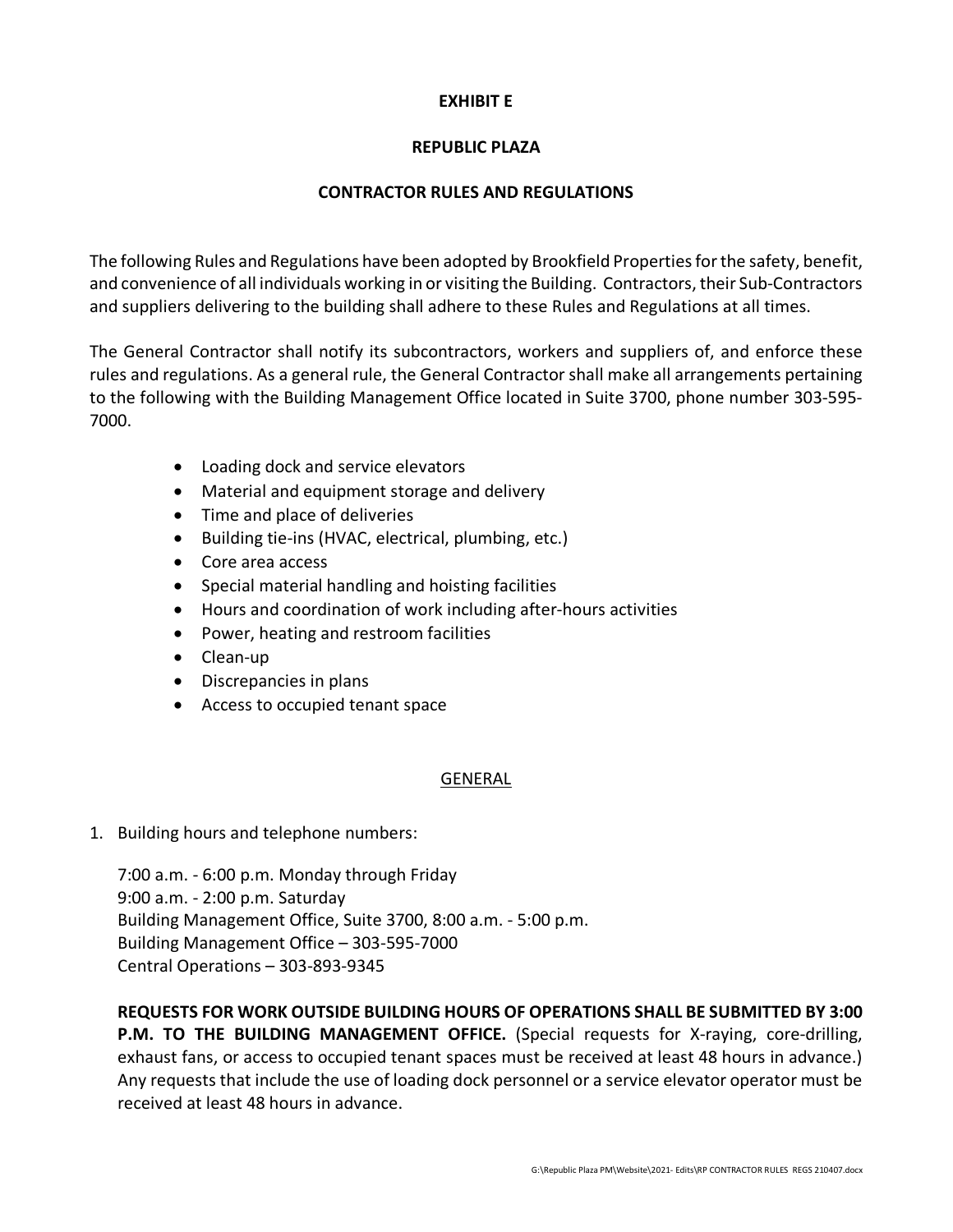- 2. Building Management may require that barricades be constructed around work areas and that all work be conducted and all tools and materials be kept behind barricades. **ALL CUTTING, DRILLING, WELDING OR OTHER WORK OF A NOISY, DUSTY OR VIBRANT NATURE MUST BE CONDUCTED OUTSIDE THE NORMAL BUSINESS HOURS.**
- 3. The General Contractor is responsible at all times for keeping the premises and adjacent areas including hallways, elevator lobbies, and loading dock free from dust and accumulations of waste material or rubbish caused by their subcontractors, workmen, or suppliers. The General Contractor is also responsible for the final clean-up which shall include, but is not limited to, light fixtures, windows, perimeter radiation units, electrical, janitorial, and telephone closets, entries, stairwells, and vacant and public space affected by the construction. Any costs incurred by Building Management to repair or clean any area effected by the construction will be forwarded to the General Contractor.
- 4. The General Contractor shall turn off lights and breakers following each shift and ensure the space and any other areas accessed during construction are locked (Central Operations is to be notified if Contractor cannot lock door). The General Contractor shall inform Central Operations when smoke Detectors may be reactivated after each shift.
- 5. Existing thermostats or temperature sensors shall remain connected and protected/stored in place. General Contractors shall not tamper with temperature control equipment in any way. Equipment settings shall not be changed except during calibration.
- 6. The Building Management Office shall be notified 48 hours in advance before contractors cut into any duct, water line, any existing power line, temporarily disconnect any meter, or before moving any air handling equipment, temperature sensors, etc.
- 7. Contractor personnel shall use restrooms located on the concourse level unless project is a full floor project. If full floor, contractor personnel may use the restrooms located on the project floor. Contractor shall clean daily. Building Management shall stock.
- 8. **GENERAL CONTRACTORS SHALL NOTIFY BUILDING MANAGEMENT 48 HOURS IN ADVANCE OF ANY CORE DRILLING. ALL SLABS MUST BE X-RAYED OR SURVEYED WITH GROUND PENETRATING RADAR UNLESS PREVIOUSLY WAIVED BY BUILDING MANAGEMENT IN WRITING. ALL CORE LOCATIONS SHALL BE REVIEWED BY THE CHIEF ENGINEER PRIOR TO CORE DRILLING** (Engineering Department hours are 8:00 a.m. to 4:30 p.m. Monday through Friday). All x-raying must be completed between midnight and 5:00 a.m. Monday through Friday, after 3:00 p.m. on Saturday through Sunday at 5:00 a.m. and scheduled at least 48 hours in advance through the Building Management Office. The General Contractor must provide personnel to monitor accessible areas to x-ray field for protection purposes. Core drilling may be completed anytime outside of normal business hours; however, it must be approved by the Tenants above and below the core drilling prior to the date scheduled.
- 9. Any project operation causing a potential disturbance (odor, dust or noise) to other tenants, including but not limited to, demolition, core drilling, shooting track, oil base painting, wall-covering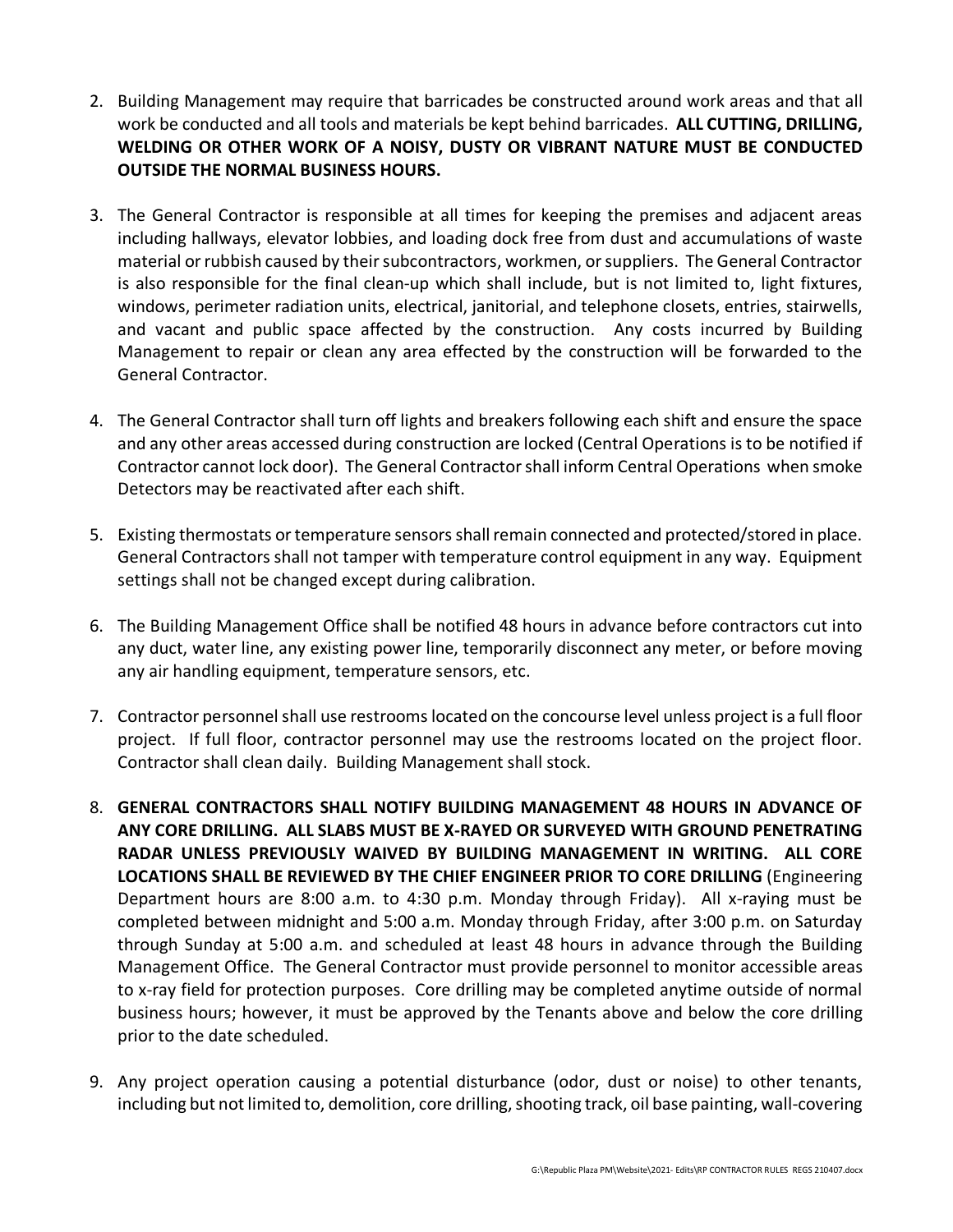adhesives, etc. shall be performed after hours and must be scheduled in advance with Building Management.

- 10. The use of impact drive screw guns is specifically prohibited during normal business hours.
- 11. All odors, dust and noise shall be minimized at all times.
- 12. Building Management shall solely determine acceptable noise and odor levels.
- 13. Janitor closets will be unlocked for use upon General Contractor's request. Upon completion of construction, contractor agrees to thoroughly clean the closet and repair any damage. Contractor shall confirm that slop sink is clean and drain is clear. Building Management will verify that this work was completed.
- 14. Access to Electrical and telephone closets will be provided upon request and Building Management approval. Upon completion of construction the General Contractor shall clean electrical and telephone closets.
- 15. Clean-up work or damage repair not performed by the General Contractor will be completed by Building Management at the General Contractor's expense. (General Contractors shall not use the building's janitorial equipment.) Freight vestibules will be cleaned and painted if necessary at the direction of Building Management at the General Contractor's expense.
- 16. General Contractors performing work on occupied floors shall cover all finished floors and walls with 1/8" masonite and/or carpet mask. The General Contractor shall clean floors, walls and ceilings of all common areas as required by building management.
- 17. All work required in adjacent tenant spaces shall be coordinated with Building Management with requires 48 hours advanced notice and must be completed after-hours.
- 18. Access to space outside the construction area will be allowed only upon Building Management approval.
- 19. Prior to commencement of construction, the General Contractor shall provide a list of the names of their sub-contractors and their related trade, along with emergency phone numbers of the project manager(s). Proof of insurance including required coverage and language must be approved by Building Management prior to the start of construction.
- 20. The General Contractor shall ensure items scheduled for reuse are removed and stored prior to commencement of work to minimize the risk of damage and loss:
	- Light fixtures
	- Thermostats and temperature sensors
	- Smoke detectors
	- Diffusers
	- Sprinkler escutcheons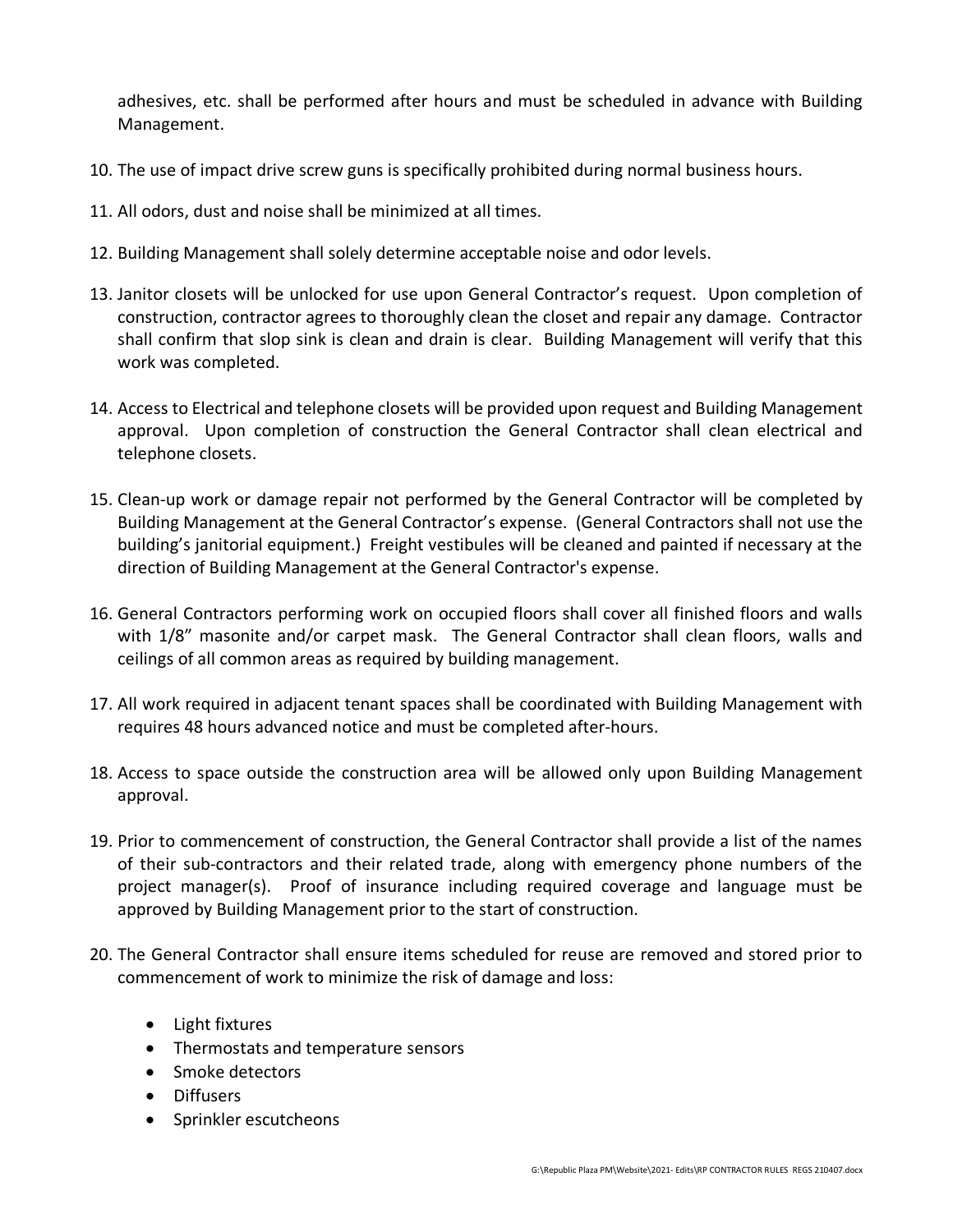- Ceiling tile and grid
- Window blinds.
- 21. The General Contractor must confirm with Building Management that all locking hardware is compatible with building keying system prior to ordering.
- 22. The General Contractor shall provide Building Management with proof of Building Department Final Inspection sign-off at conclusion of construction.
- 23. Smoking, music and offensive language will not be tolerated at any time. Noncompliance may result in denied access.
- 24. Masonite shall be laid and secured on all common area flooring from the construction suite entrance to the service elevator vestibule prior to stocking equipment or demolition.
- 25. Wet carpet tiles shall be placed at each exit, including freight elevator landings to control footprints.
- 26. All tools and equipment shall be secured at the end of the shift.
- 27. All floor penetrations, whether new or existing, shall be covered with plywood or sheet metal immediately until the penetration is properly sealed with concrete or the final device or system is installed.
- 28. No material containing any amount of asbestos shall be used in the performance of the work, including but not limited to asbestiform fiber/structure varieties of chrysotile, amosite (cummingtonite-grunerite), crocidolite, anthophyllite, tremolite, and actinolite and /or "magnesium silicates" as identified in the product manufacture's Material Safety Data Sheets.
- 29. Prior to commencement of any demolition work, including floor covering removal, the General Contractor shall obtain from Owner or Owner's designated state-certified asbestos inspector a statement to the effect that the inspector has determined that demolition of the space will not disturb building materials that contain asbestos, as defined by the U.S. Environmental Protection Agency, the U.S. Occupational Safety and Health Administration, and the State of Colorado.
- 30. Upon completion of the work and prior to request for final payment, the General Contractor shall provide a signed affidavit stating that no asbestos has been introduced into the building by the General Contractor, its subs or suppliers during the performance of the Work.
- 31. When possible, it is recommended to re-use existing materials as part of the new construction. It is also suggested and encouraged that new construction materials and products be "environmentally friendly" or consist of recycled materials when and where it does not negatively affect the intended result. All paints, coatings, and sealants must be low or zero VOC type as defined and certified in the Green Seal GS-11 Standard, the Bay Area Air Quality Management District Rule 51, or the South Coast Air Quality Management District Rule 1168, as appropriate, unless non-compliant materials are specifically approved by the Owner.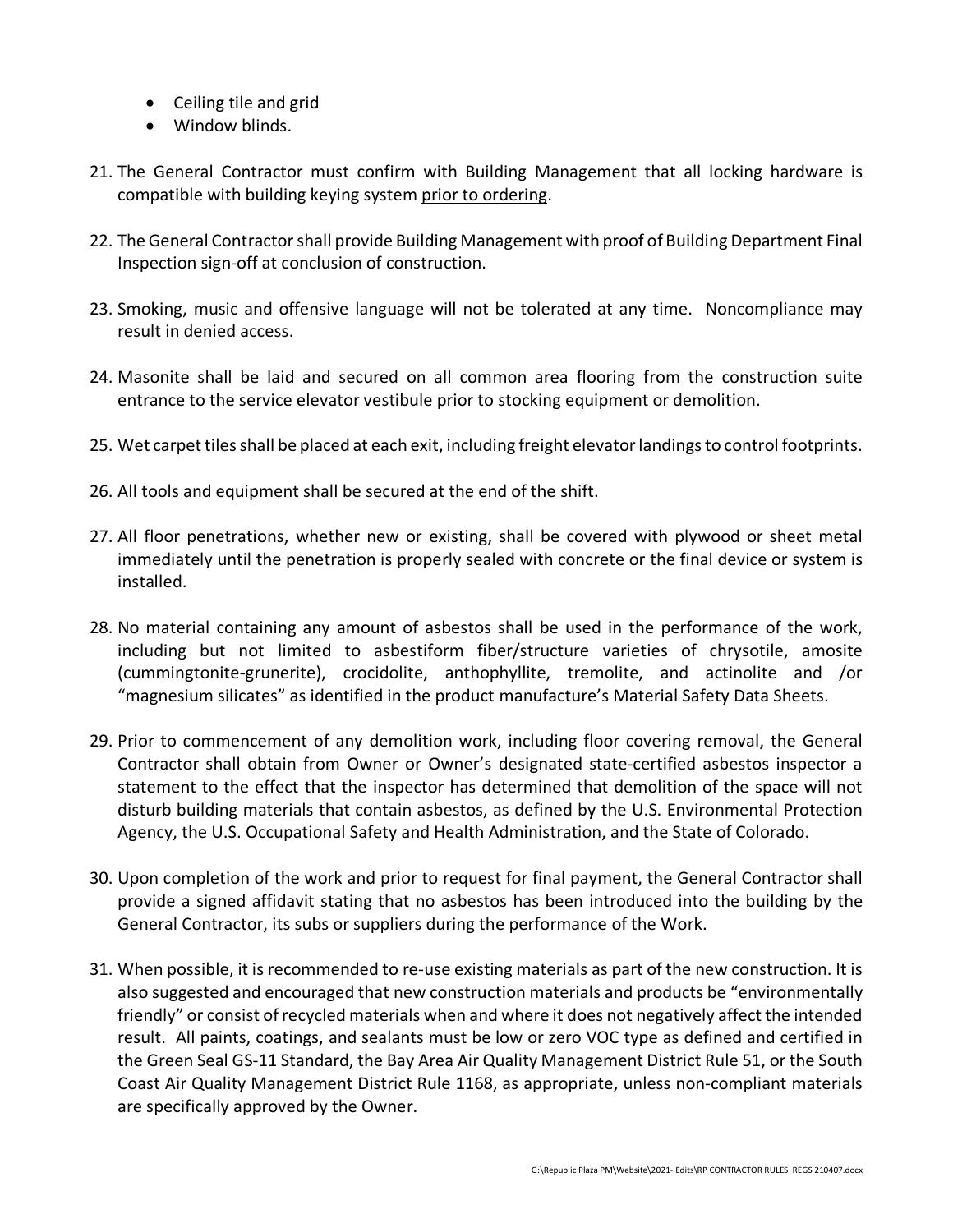32. All metal materials removed from the premises as a result of demolition activities or as scrap from new construction, including sheet metal studs and plates, sheet metal ductwork, structural steel, and cabling, must be recycled by the General Contractor or Subcontractor and evidence of the recycling provided to Owner. To the extent practical, contractors are encouraged to recycle all other construction materials, including wood and gypsum wallboard.

### LOADING DOCK AND SERVICE ELEVATORS

- 1. All contractors, sub-contractors, workmen, and suppliers are required to use the loading dock entrance and service elevators to gain access to and from floors under construction. **AT NO TIME SHALL THE PASSENGER ELEVATORS BE USED.** Entry or exit to construction floors through the street level lobby service elevator vestibule is also prohibited.
- 2. All deliveries must be made through the loading dock. The delivery of merchandise, supplies, fixtures and other materials or goods of any nature to and from the premises and all loading, unloading and handling shall be done only at such times as designated below. All delivery equipment must be equipped with rubber wheels or tires to prevent damage to flooring. Wheels must be kept clean to avoid carpet soiling. Building Management is not responsible for deliveries left at the loading dock.
	- Delivery persons are shall log-in deliveries, stating company name, delivery person's name, type of vehicle and license number, time in and destination. If it is determined the driver is abusing the dock privileges, a City & County of Denver parking ticket will be issued, and the vehicle may be towed at owner's expense. All delivery personnel must strictly comply with the directions of the loading dock personnel.
	- Drivers are not allowed to leave truck motors running during deliveries.
	- During deliveries, vehicle keys must be left with the loading dock attendant.
	- After freight has been delivered, drivers must move their vehicles from the dock as soon as possible. Deliveries shall be limited to 30 minutes during normal business hours. **NO EXCEPTIONS SHALL BE MADE**. Major moves and deliveries must be scheduled within designated times.
	- All accidents must be reported to Building Management, loading dock personnel, or security immediately. An Accident Report must be completed in all accident cases. The General Contractor and/or his vendors are fully responsible for any damages.
	- **PARKING IN THE LOADING DOCK FOR ANY PURPOSES OTHER THAN LOADING OR UNLOADING IS PROHIBITED AT ALL TIMES.**
	- Loading dock speed limit is 5 M.P.H.
	- Delivery equipment may be signed out at the loading dock. A photo I.D. must be left while equipment is signed out. Said equipment must be returned within one hour.
	- Freight elevators may not be run on independent service except by a service elevator operator after hours as designated and scheduled by Building Management. This work must be scheduled at least 48 hours in advance and 24 hour notice is required for cancellations.
	- Loading dock and/or service elevator operator personnel time is charged at a rate of \$50.00 per hour, with a four hour minimum, per person.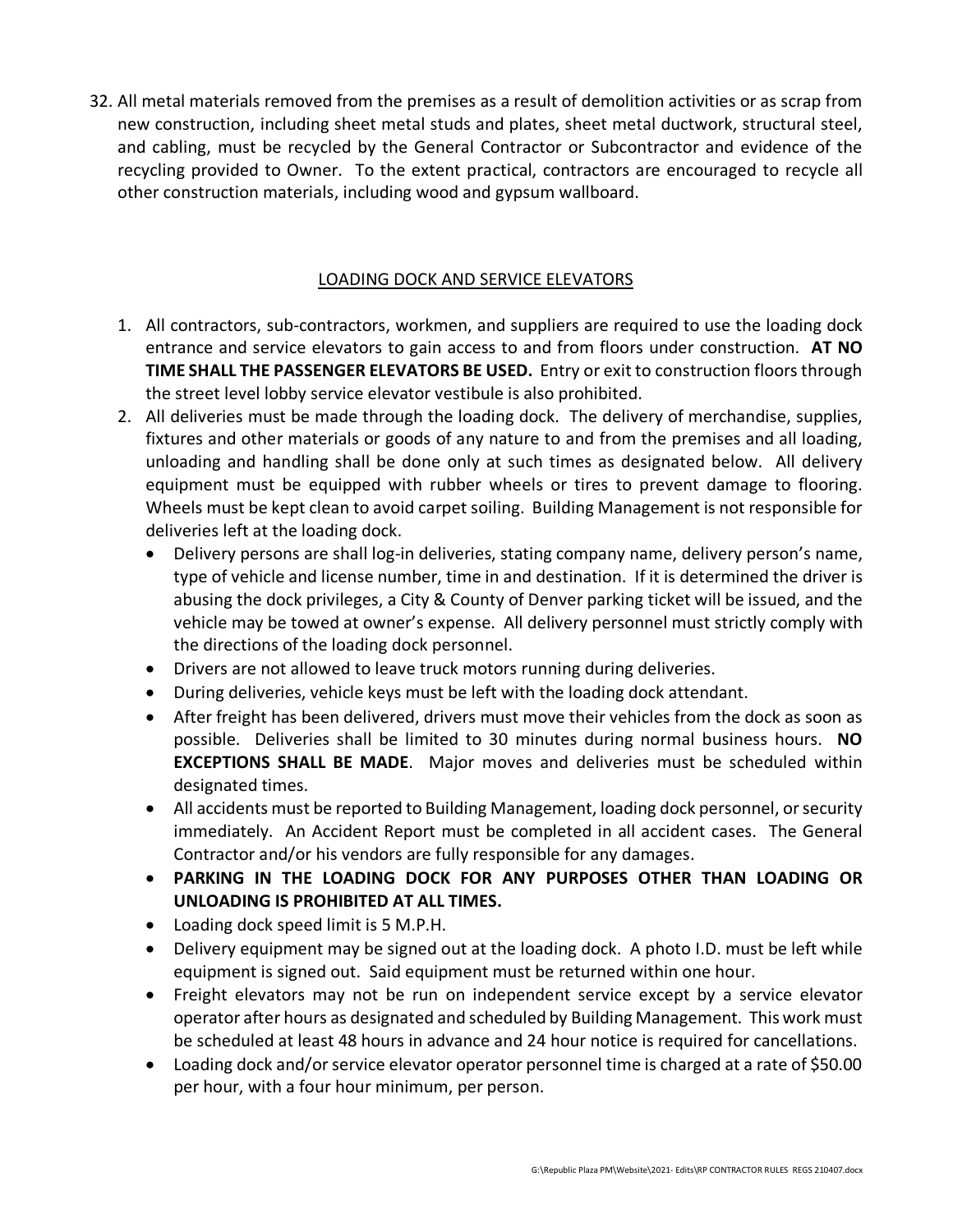- 3. The loading dock is located on Court Place and has a clearance of 12'8" and an entry width of 16'0". The dock hours are 6:00 a.m. - 6:00 p.m., Monday through Friday. All major deliveries (those requiring more than 30 minutes of dock time) and after hours deliveries may only be performed between the hours of 3:00 p.m. and 6:00 a.m. Monday through Thursday, and any time after 3:00 p.m. on Friday through Sunday. These deliveries must be scheduled through Central Operations, at 303-893-9345, 24 hours advance notice required.
- 4. Two service elevators are available for use from 6:00 a.m. to 6:00 p.m., Monday through Friday for normal deliveries (30 minute loading/unloading only). Elevators may not be reserved during normal business hours but may be after normal business hours and on weekends and must be pre-arranged through the Building Management Office. Reservations will only be taken only during the times previously noted for major deliveries. Twenty-four hours advance notice required on a first-come, first-serve basis.
- 5. Freight elevator use requiring a top car ride or roof-hatch removal (i.e. large materials) will require three days advance notice and an hourly will be charged for an Otis Elevator mechanic's time. Additional per hour charges will be billed for each additional Otis Elevator mechanic required. These costs are set by Otis Elevator Company and will incur an additional 15% coordination fee by Brookfield. Contact the Building Management Office if this service is required.
- 6. Construction crews must provide their own parking. Loading dock rules prohibit parking in the loading dock. Unauthorized vehicles will be ticketed and towed at owner's expense. Parking in the Republic Plaza or Tremont Garages will be at General Contractor's expense.
- 7. An open top dumpster located in the loading dock is available for use by all General Contractors and their subs for disposal of construction debris. All individuals utilizing the dumpster must sign in with dock personnel. The amount of debris (1/4 dumpster load, 1 wheel barrel, etc.) will be charged back to the General Contractor based on actual costs charged to Brookfield plus a 20% administrative fee.

# ELEVATOR/FIRE/LIFE/SAFETY SYSTEM

- 1. Elevator, emergency lighting and Fire/Life/Safety Systems shall not be disconnected under any circumstances without prior written notice from contractor with approval from Building Management. Upon receiving approval, the work shall be scheduled through Building Management 24 hours in advance. Work shall be completed expeditiously and emergency facilities shall be restored immediately upon completion. Under no circumstances will the Fire/Life/Safety System remain disconnected while the contractor is not on the job site. Additionally, Central Operations, which monitors all Fire/Life/Safety Systems, should be notified at 303-893-9345 prior to and after completion of any work being done to the Fire/Life/Safety Systems. This includes the disconnecting and reinstalling of elevator hall calls and hall lanterns which must be completed by Otis Elevator.
- 2. Any work involving welding or dust of any type will require covering of all smoke detectors and notification of Central Operations so the floor can be taken off line with the fire alarm system. In addition, all welding work will require the use of smoke-eaters and ventilation of the floor. Exhaust fans for ventilating the floor can only operate after 6:00 p.m. Monday through Friday and after 2:00 p.m. on Saturday and Sunday. Work requiring exhaust fans (welding, all work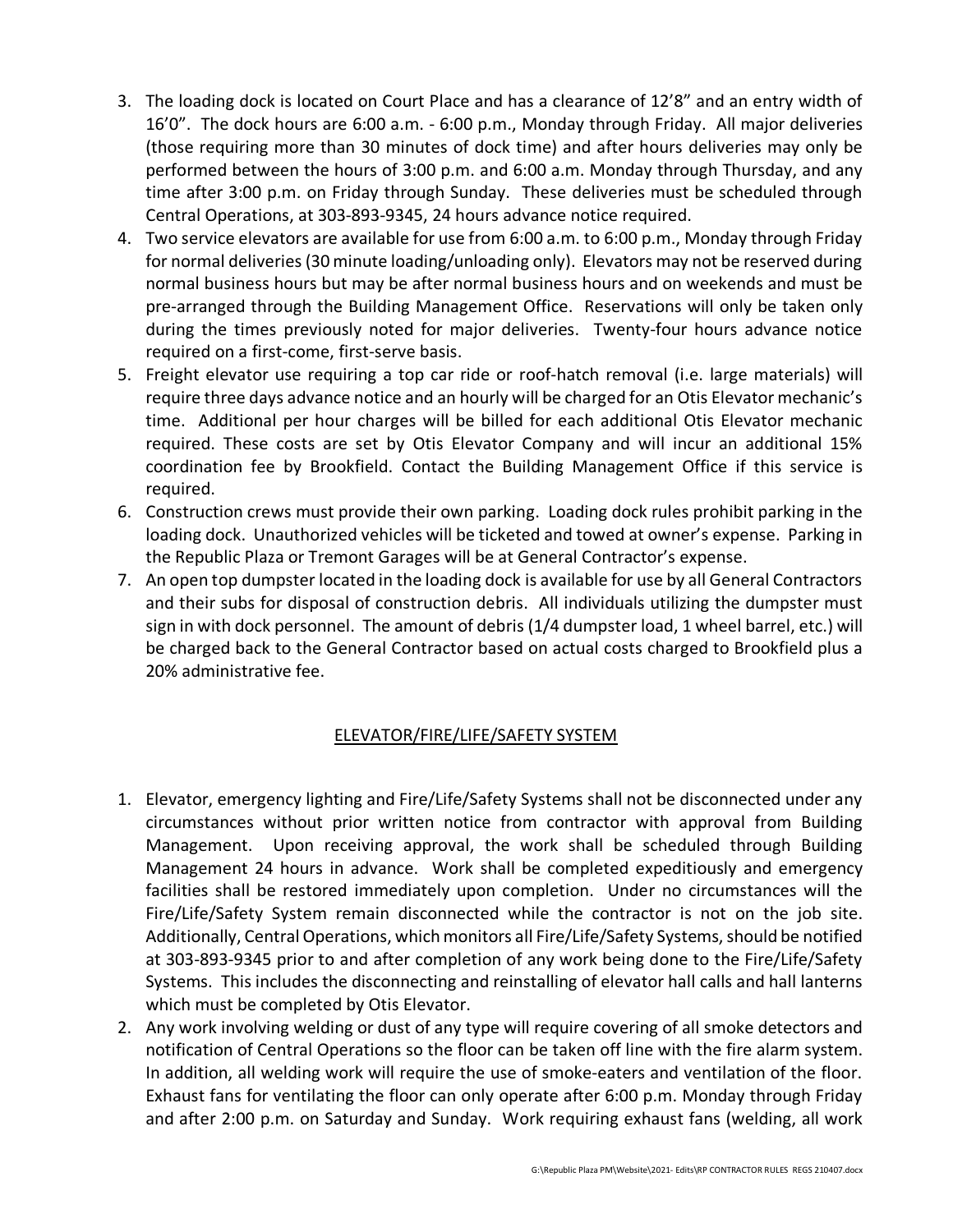creating noxious fumes or strong smells such as non-latex paint, staining, varnishing, or use of toxic materials) must be scheduled at least 24 hours in advance and the cost to operate the exhaust fans will be charged to the contractor at a rate of \$20.00 per hour. Unless approved by Building Management, all welding work must be done after hours. In addition, any sprinkler work must be coordinated through Building Management at least 24 hours prior to work being performed. Existing sprinkler head covers should be removed and stored during construction to minimize the risk of damage and/or loss. Central Operations must also be notified prior to filling of sprinkler lines so that the fire pumps can be disabled.

- 3. Any smoke detectors which are added to the fire alarm system must be tested and calibrated. Testing with smoke is not permitted.
- 4. Any fire alarm, false or otherwise, will be the responsibility of the General Contractor and all associated costs incurred will be his responsibility.
- 5. In order to maintain the integrity of the base building warranties and guarantees, Building Management requires the use of Owner approved contractor for all modifications and/or additions to the Base Building Security System and Fire/Life/Safety System, and HVAC Control System.
- 6. Any work involving torch cutting or welding requires that a cutting/welding permit be completed and posted. Central Operations will provide Hot Work Permits. Building "Hot-Work" procedures must be followed as outlined on the Permit. A Hot Work Permit must be obtained prior to doing hot work and the hot work policy prohibits hot work unless the sprinklers are functional.
- 7. Any work involving torch cutting or welding requires that a cutting/welding permit be completed and posted. Central Operations will provide Hot Work Permits. Building "Hot-Work" procedures must be followed as outlined on the Permit.
- 8. If full floor demo is required, building systems will be taken off-line through Central Operations. The following is prescribed but may be altered due to scope of work engaged:
	- If the General Contractor is not working on the sprinkler system, then the system will remain fully operational.
	- Pull stations should remain in scan mode at all times, unless GC is working on said system.
	- Smoke detectors should be disabled and bagged during demo and drywall installation.
	- Anytime that General Contractor is working on signal line circuits it should be disabled.
	- If for any reason there is a special need to disable or bypass all floor fire protection devices including sprinkler, pull stations and smoke/heat detection at the same time, the General contractor will submit their request to Building Management at least 48 hours in advance for approval. Also, the General Contractor will be required to employee a person or persons competent in emergency fire watch procedures and this person or persons sole responsibility will be to maintain a continual fire watch and will not be involved with any construction activities. Also, at no time will this person or persons leave the site for any reason until portions of the fire protection systems are put back in service.
- 9. If a full floor tenant is modifying the elevator lobby, the elevator shall be shut off to the floor and cab openings shall be sealed to preclude dust migration into the elevator shaft.

The following are additional Demolition and Construction Requirements from the Engineering Department:

### GENERAL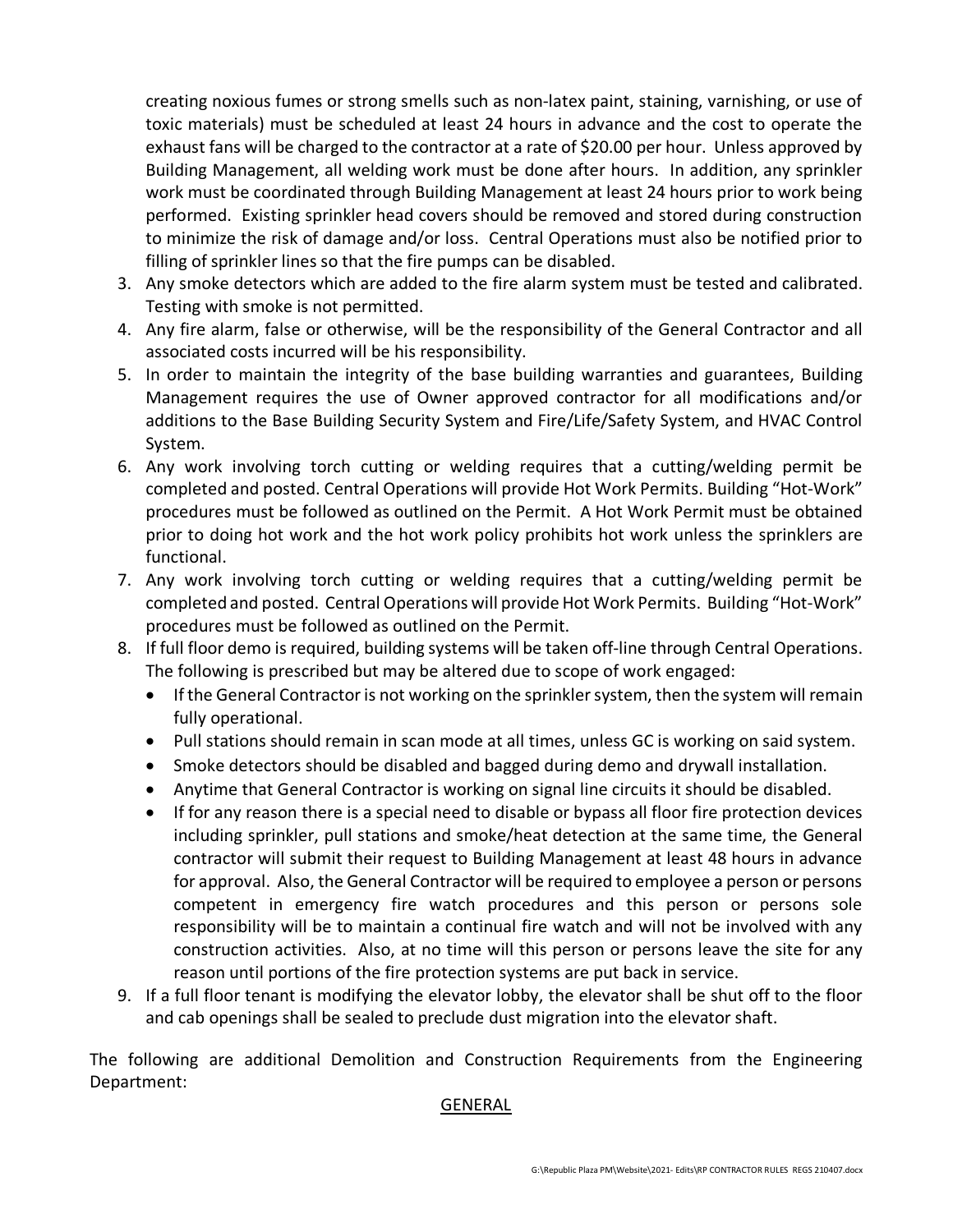- 1. Any discrepancies between "existing conditions" shown on Construction Documents and actual conditions must be brought to the attention of Building Management and/or Tenant as quickly as possible. The General Contractor should not attempt to field-engineer solutions of conflicts.
- 2. Filters that meet the MERV-8 standard must be placed over return air plenum at shaft prior to demolition and/or construction and must be monitored and maintained throughout the construction process. When there is a need to change these filters, building engineers will be contacted prior to removing to reduce dust migration into the return air shaft. Also, all filters will be removed upon completion of the construction project.
- 3. Prior to demolition of ceilings or partitions, electrical contractor shall disconnect all receptacles, switches, and other related connections and remove circuit back to panel.
- 4. Smoke detectors, speakers, and/or any Fire/Life/Safety equipment shall be detached from partitions and ceilings prior to demolition, but all Fire/Life/Safety equipment shall remain energized throughout demolition and construction. Smoke devices shall be bagged during demo and then opened during non-construction periods and or when dust is not prevalent.
- 5. All floor penetrations shall be x-rayed or GPR and reviewed and approved by Building Management prior to making the penetration. Any penetration larger than 1/2" shall be core drilled. All penetrations shall be fire-proofed around pipe or conduit and water-proofed.
- 6. All floor penetrations to be covered until patched or device installed.
- 7. General Contractors coordinating TI work during non-business hours must submit an afterhours request 24 hours prior to work commencing. Forms are available through the Brookfield Building Management office.

# HVAC

- 1. All air distribution outlets that are not being used are to be capped. All distribution systems shall be balanced as designed including adjoining space, if it is served by the supply box.
- 2. All temperature sensors shall be 54" above finished floor and shall be installed no more than 5' from exterior window or wall.
- 3. The General Contractor must contract directly with a building approved Balancing Contractor for all air balancing and calibrating (this work should not be contracted by Mechanical Subcontractor).
- 4. Heating Fan Units (HFUs) shall be adjusted or balanced as directed by the Brookfield engineering staff. Coordinate test and balance work with Brookfield engineering personnel and schedule a kick-off meeting to review. Test and balance vendor shall be contracted directly by the General Contractor, not the mechanical subcontractor.
- 5. T-stat locations must be confirmed and protected during construction.
- 6. General Contractor shall ensure active intake systems are equipped with filters and replaced as required.

# ELECTRICAL

- 1. Electrical closets shall be kept secure, clean and accessible at all times during construction. All panel schedules must be updated and panel covers replaced after construction.
- 2. All unused or disconnected wiring shall be removed from duct or conduit.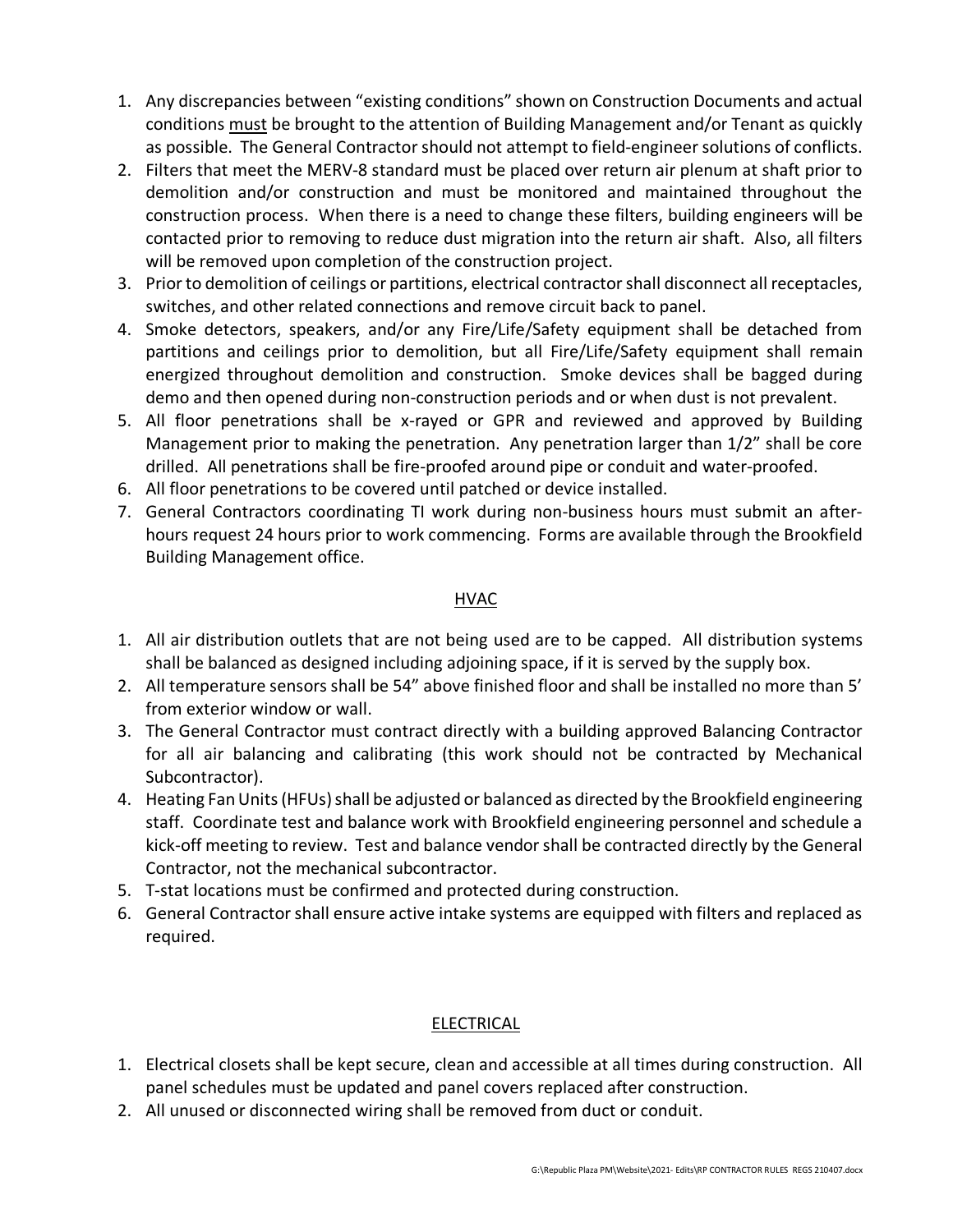- 3. When installing lighting on newly constructed space, do not disrupt adjoining tenant that may be connected to the same circuit.
- 4. All supplemental air conditioning units shall be metered.
- 5. General Contractor to review with electrical subcontractors and Brookfield engineering team circuit make-up to isolate and identify potential circuits that may affect other suites. The contractor will not arbitrarily turn off circuits that may be suspect to feed adjacent suites.

# PLUMBING

- 1. All existing waste and vent lines not being used shall be removed back to main tap and capped.
- 2. All domestic water lines that are not being used shall be removed back to main tap and capped or plugged.
- 3. All unused condenser water lines will be removed back to main and capped.
- 4. All plumbing stack, risers or any sanitary/storm drain or vent piping of any size specified for removal shall be immediately capped at both ends upon removal and immediately removed from the building. Also, all remaining waste/storm or vent lines will be capped, even if it is not currently tied to an active system.

### MISCELLANEOUS

It should be noted that if the General Contractor is hired directly by the Tenant, the Tenant is ultimately responsible for the General Contractor, their subcontractors, workmen, and suppliers. Any action detrimental to the Building and/or its occupants shall become the sole responsibility of that Tenant. Brookfield will require final lien releases from the General Contractor and Subcontractors performing work valued over \$10,000 as well as final permit sign-off prior to any tenant allowance disbursement. Additional close-out document requests shall also be considered as directed by Brookfield. Minimum requirements are as follows:

- Tenant request for TIA disbursement if tenant managed tenant improvements.
- O&M manuals and applicable warranty documentation.
- As-built drawings (2) hard copies (1) PDF file and transmittal that all CAD floor plans and RCPs have been issued to Brookfield.
- Tenant endorsed punch-list.
- Final lien releases for General Contractor and subcontractors.
- General Contractor Pay Application certified by the architect of record.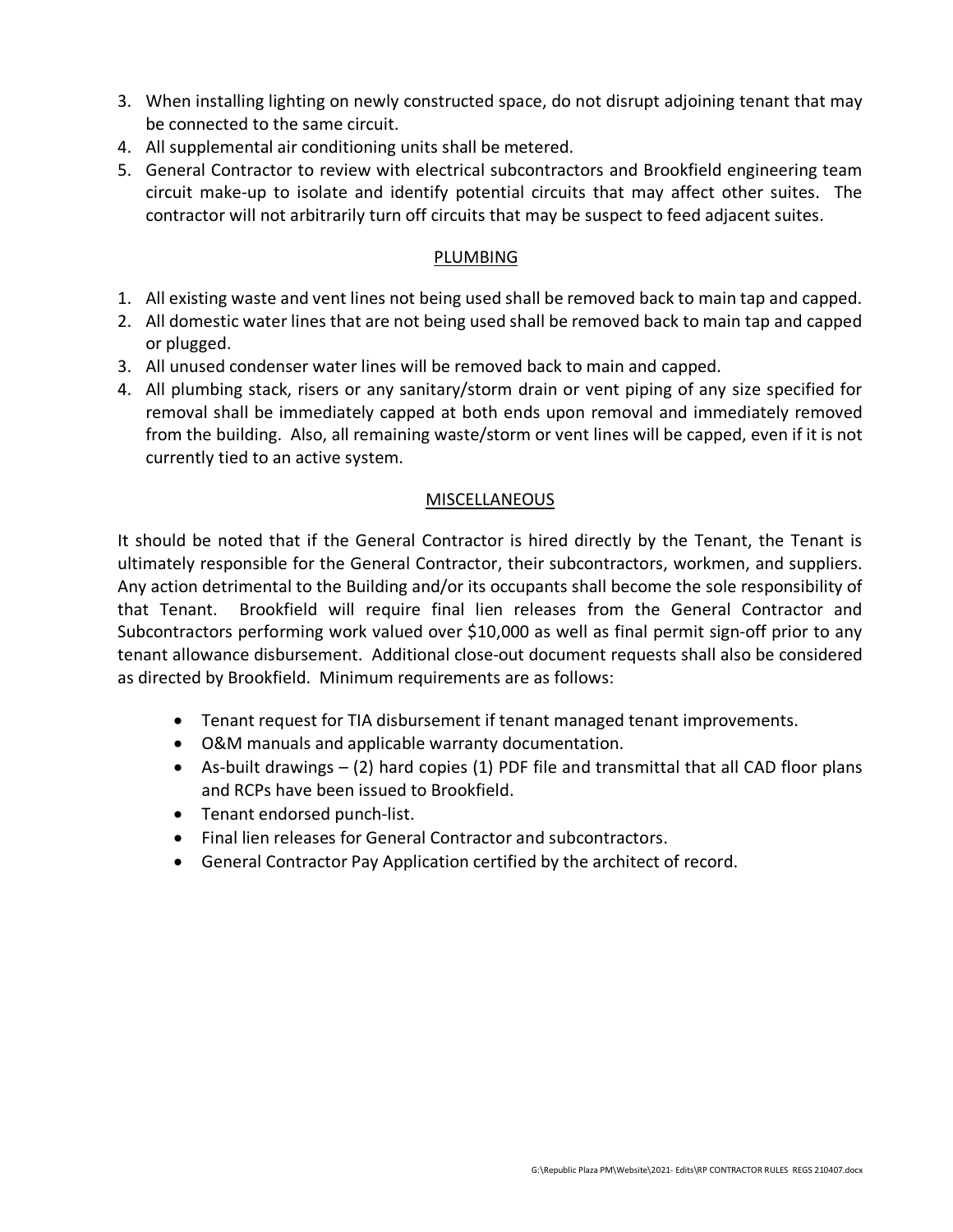# **REPUBLIC PLAZA LOADING DOCK & SERVICE ELEVATOR INFORMATION**

| Loading Dock Entrance: | Adjacent to 17 <sup>th</sup> Street on Court Place                        |
|------------------------|---------------------------------------------------------------------------|
| Clearance:             | 12'8" Height and 16'0" Width                                              |
| Hours of Operation:    | 6:00 a.m. - 6:00 p.m., Monday - Friday<br>7:00 a.m. - 3:00 p.m., Saturday |

Dock Area: 3,000 square feet, including three truck height bays and 4 pick-up bays available.

Service Elevators: Service to Floors - Concourse - 54<sup>th</sup> 2 - Service Elevators: Car #23 - Capacity 5,000 lbs. Dimensions: Depth - 9'6" Height - 9'6" Width - 4'11" Car #22 - Capacity 4,000 lbs. Dimensions: Depth - 4'11" Height - 9'6" Width - 6'10" Door Width (both cars): 4' Door Height (both cars): 8' Both cars feature gearless solid state equipment and operate at 1,000 feet per minute.

| Service to Floors - 55 & 56 from 54 |       |
|-------------------------------------|-------|
| Car #27 - Capacity 2,500 lbs.       |       |
| Depth -                             | 4'4"  |
| Height -                            | q'    |
| Width -                             | 6'7'' |
|                                     |       |

Car 27, a hydraulic elevator, operates at 125 feet per minute.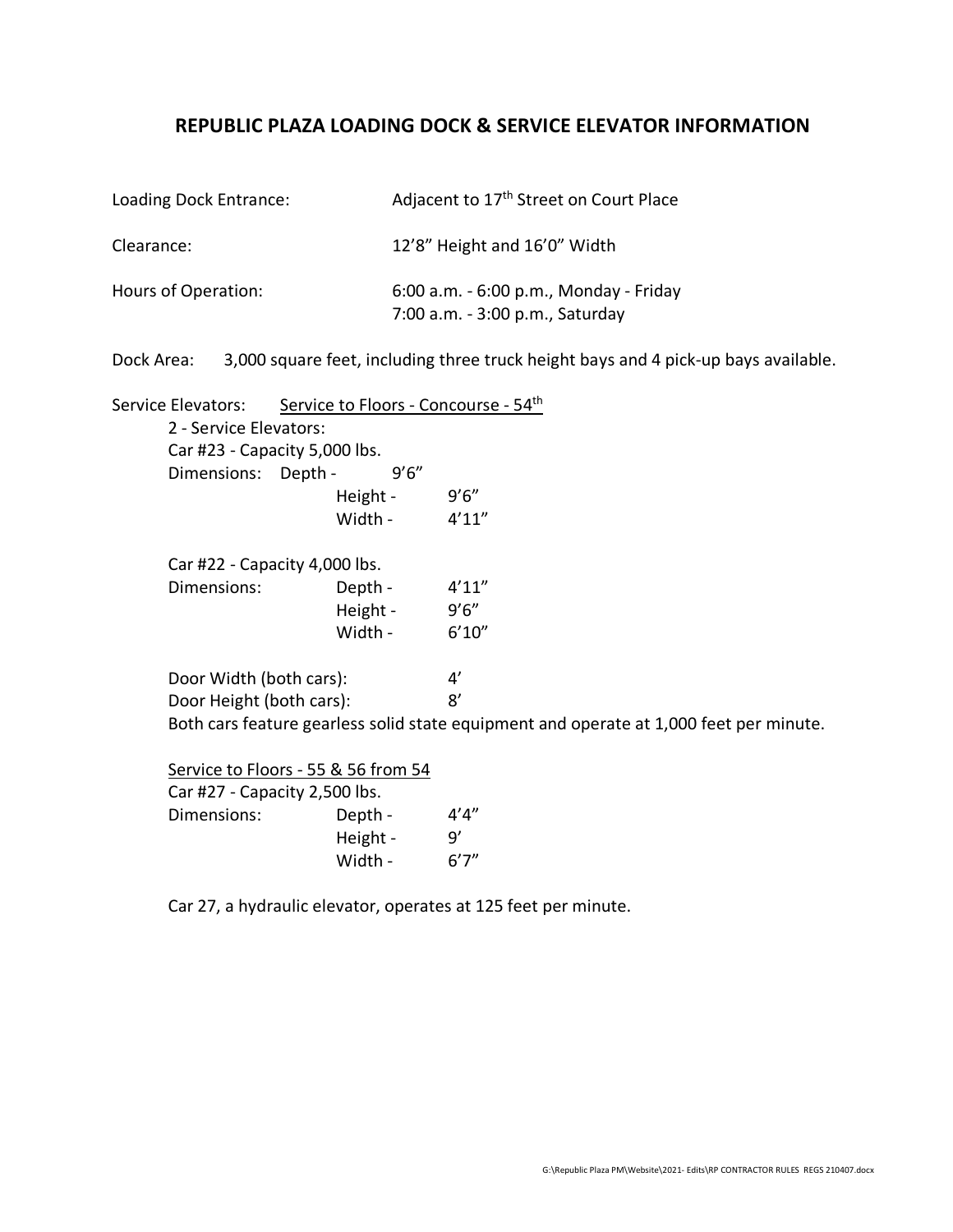# **REPUBLIC PLAZA LOADING DOCK & SERVICE ELEVATOR POLICIES FOR DELIVERIES AND MOVE-INS**

- 1. Dock and Freight Rules and Regulations
	- All deliveries utilizing carts or dollies to or from Republic Plaza Office Tower and Retail Building must be made through the loading dock and service elevators. These deliveries may not be made through any street entrances or by the use of the passenger elevators.
	- The dock area is for deliveries or pickups for Tenants only. Parking in the dock for any other purpose is prohibited.
	- All delivery equipment must be equipped with inflatable rubber wheels or tires to prevent damage to flooring. Wheels should be clean to prevent carpet soiling.
	- The speed limit in the dock is **5 mph.**
	- Building Management is not responsible for deliveries left at the dock.
	- Delivery persons shall log-in deliveries, stating company name, delivery person's name, type of vehicle and license number, time in, and destination. If it is determined the driver is abusing the dock privileges, a Denver City Parking Ticket will be issued and the vehicle may be towed at the owner's expense. All delivery personnel must strictly comply with the directions of the loading dock personnel.
	- Drivers are not allowed to leave vehicle motors running during deliveries.
	- During deliveries, vehicle keys must be left with the loading dock attendant. This will allow the dock attendant to relocate the vehicle if needed.
	- All accidents must be reported to Building Management, dock personnel, or Security immediately. An Accident Report must be completed in all accident cases. All contractors, sub-contractors, workmen, and suppliers are fully responsible for any damages.
	- Repeated violations of loading dock policies will result in the discontinuation of loading dock privileges.
- 2. Dock Time Limit The maximum time vehicles are allowed to remain in the dock during normal hours of operation is **30 minutes.**
- 3. Dock and Freight Reservations
	- Delivery in excess of 30 minutes and after hour deliveries must be scheduled 48 hours in advance with the Building Management office. Without prior approval from the Building Management office, these deliveries will be turned away and will need to be rescheduled
	- The dock and service elevators are not reserved during normal hours of operation. After hours reservations of the dock and service elevators must be scheduled 48 hours in advance with the Building Management office by calling 303-595-7000.
	- Reservations will not be accepted from the tenant's vendor: The Tenant must contact the Building Management office with the applicable information.
	- An after hours reservation does not entitle Tenants to exclusive use of the service elevators. Movement of Republic Plaza Personnel (engineering, janitorial and security) must also be accommodated.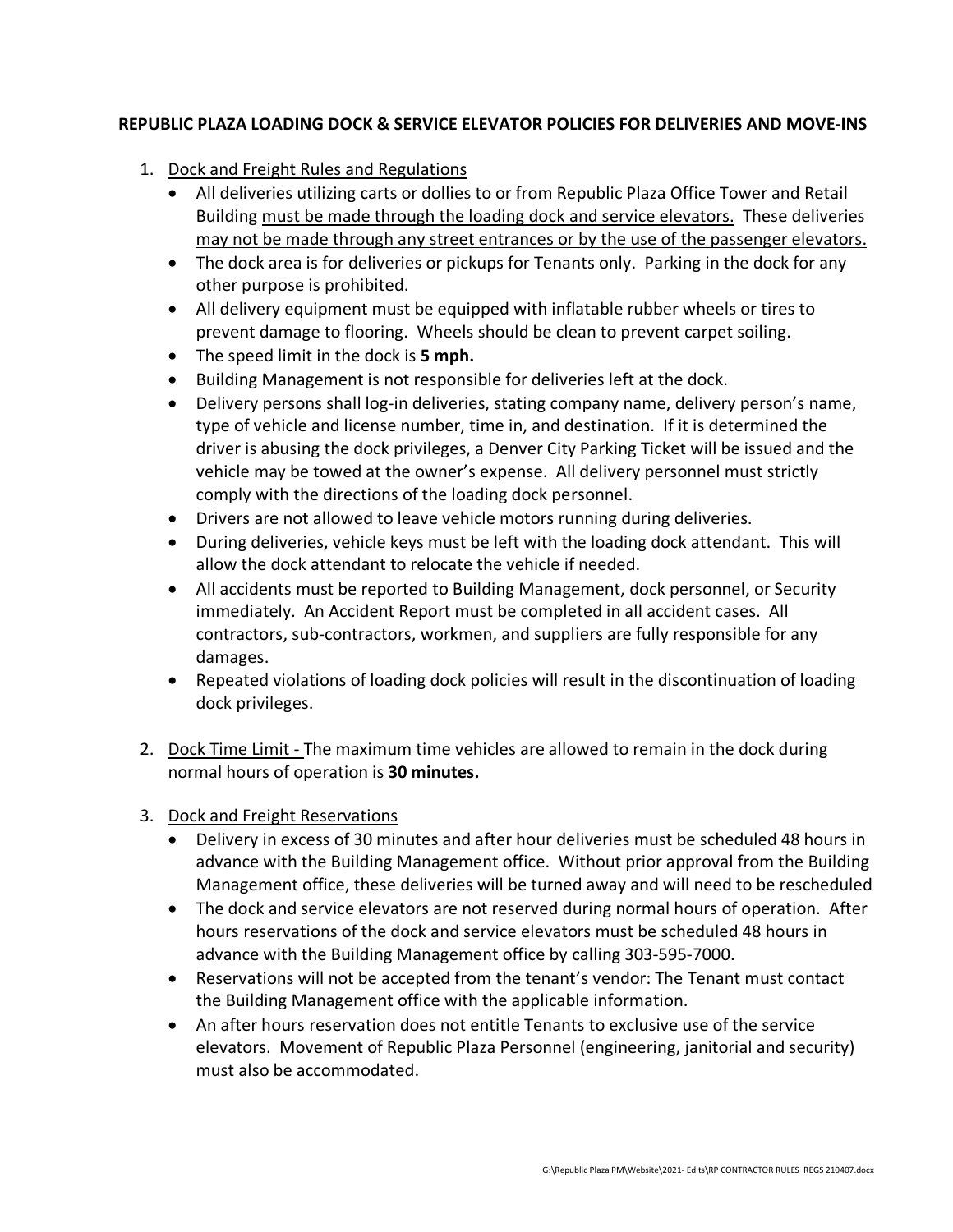### 4. Reservation Times:

After hours reservations will be accepted for the following times:

|           | Monday - Thursday: From 6:00 a.m. to 9:00 a.m. |
|-----------|------------------------------------------------|
|           | From 3:00 p.m. to 6:00 p.m.                    |
| Friday:   | From 6:00 a.m. to 9:00 a.m.                    |
|           | From 3:00 p.m. ON                              |
| Saturday: | ALL DAY                                        |
| Sunday:   | From 2:00 p.m. ON                              |

#### 5. Services:

• Elevator Operator

Tenants may request that a Republic Plaza Employee operate the service elevator to expedite large deliveries or moves after hours. There is a \$50.00 charge per man-hour (with a four hour minimum) for an operator on the service elevator after hours. Requests must be received by the Building Management office at least 48 hours in advance.

• Large Materials

Service elevator usage requiring a top car ride or roof-hatch removal (i.e., large materials) will require three days advance notice and a cost of \$347.77 per hour will be charged for an Otis Elevator mechanic's time. An additional charge of \$347.77 per hour will be billed for each additional Otis Elevator mechanic required.

### • Delivery Equipment

Delivery equipment may be signed out at the loading dock. A photo I.D. must be left while the equipment is signed out. Said equipment must be returned within one hour and in the same condition as it was at the time it was signed out.

### 6. Tenant Move-Ins

• Reservations

Move-ins of large quantities of furniture or supplies must be scheduled after hours. Reservations for the use of the dock and service elevator must be made with the Building Management office at least 48 hours in advance by calling 303-595-7000.

• Insurance

The moving company must provide an insurance certificate including the following minimum limitations:

**Workmen's Compensation:** statutory limit for the State of Colorado, with employees' liability limit of \$100,000; Bodily injury and property damage liability insurance in comprehensive general liability form and certificate evidencing same shall be furnished to the Building Management Office before moving any items into or out of the building. In addition, the moving company must agree to protect and indemnify and hold Landlord harmless from and against all claims, demands and causes of action of every kind in character arising in favor of moving company's employees, Landlord's employees or other third parties on account of bodily injury, personal injury, death or damage to